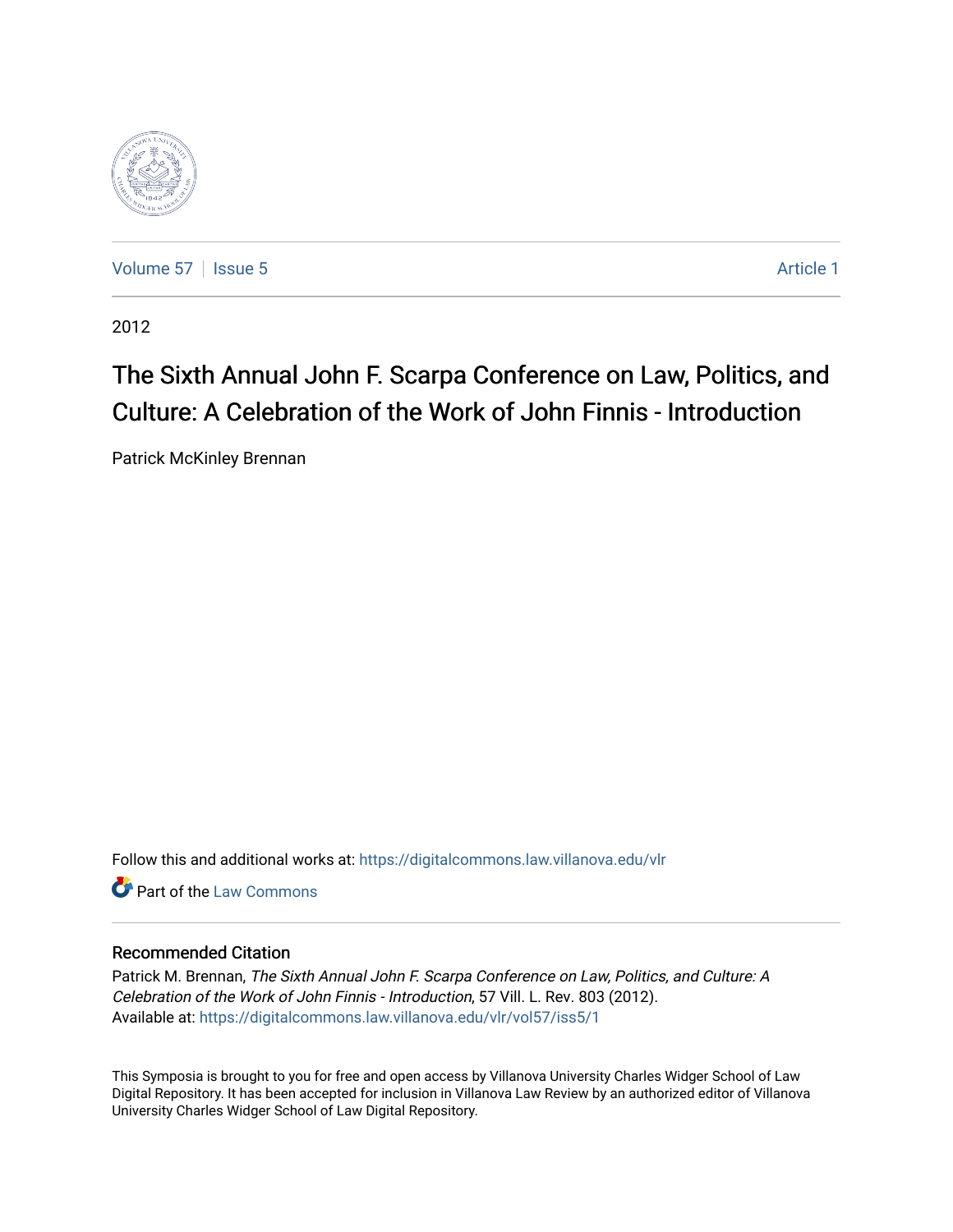# VILLANOVA LAW REVIEW

VOLUME 57 2012 NUMBER 5

## John F. Scarpa Conference on Law, Politics, and Culture

### INTRODUCTION

IN 2003, John F. Scarpa endowed a Chair in Catholic Legal Studies at Villanova University School of Law. The Scarpa Chair was the first of its bind in American land advertise, and are of its principal sime is to an Villanova University School of Law. The Scarpa Chair was the first of its kind in American legal education, and one of its principal aims is to encourage scholarly research and reflection that defy the usual borders that segregate law and religion. The annual John F. Scarpa Conference on Law, Politics, and Culture seeks to bring scholars of varied perspectives into conversation on questions that are both timely and enduring, with a special emphasis on those questions that are often submerged in the eyecatching but frequently flat-footed debates that dominate the headlines. The Conference is an opportunity to explore, refine, and apply the Catholic intellectual tradition, especially as it concerns law, in dialogue with scholars and public intellectuals of all faiths or no faith. From its beginning, the Scarpa Conference has enjoyed the support of some of our nation's greatest intellectuals, some of whom have also been devoted servants of the public and of the Church.

The famed American theologian Avery Cardinal Dulles, S.J., delivered the keynote address of the first Scarpa Conference, which was dedicated to exploring the role of the civil ruling authority in the modern state. The Conference papers were published in the *Villanova Law Review*. Cardinal Dulles died in 2008 at the age of 90. The second Scarpa Conference focused on the nature of the judicial function in our American constitutional democracy. Justice Antonin Scalia of the Supreme Court of the United States delivered the keynote address, famously remarking that "just as there is no Catholic way to cook a hamburger, there is no Catholic way to judge." (Not all were convinced of this). The third annual Scarpa Conference considered the topic of the liberty of conscience. Professor Martha Nussbaum, the Ernst Freund Distinguished Service Professor of Law and Ethics at the University of Chicago, delivered the keynote address and presented a spirited reply to the other speakers. The Conference papers were again published in the *Villanova Law Review*. The fourth Scarpa Conference differed from its three predecessors by being devoted not to a topic but, instead, to a man, University of Michigan law professor Joseph

(809)